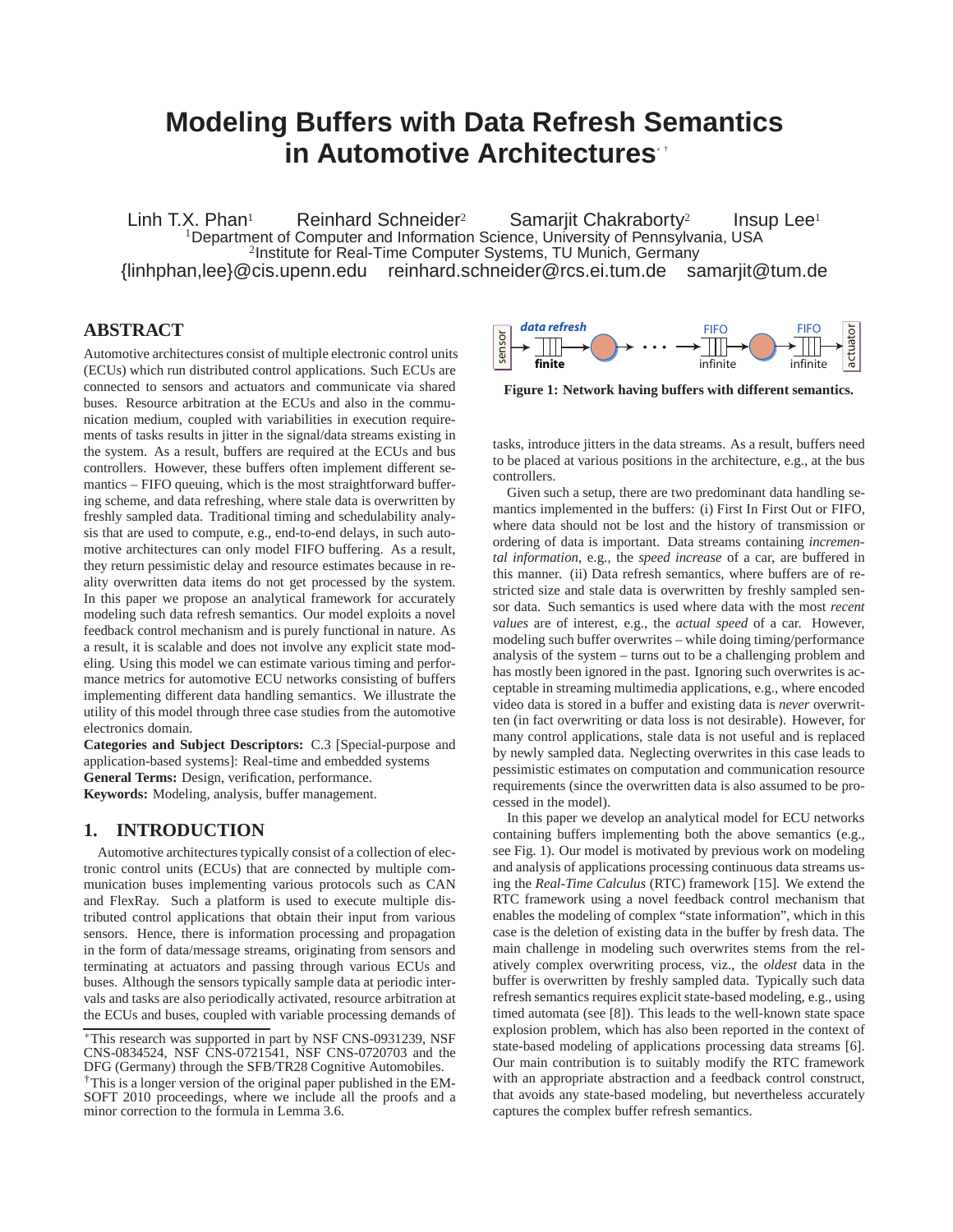The importance of this problem has recently been pointed out in a number of studies. In [11] buffering mechanisms with overwriting have been discussed to bridge the gap between synchronous semantics at the model level and the asynchronous nature of implementation platforms. The semantics of *tag systems* [1] has been used to model systems with buffers implementing the data refresh semantics as we do in this paper [2]. This has been extended to model loosely time-triggered architectures in [3]. However, all of these efforts were directed towards studying the *functional* correctness of the system. In this paper, we model the data refresh semantics to *quantitatively* capture the load on system resources and the volume of actual data that is processed by the system. Our goal is to factor this into the computation of timing properties of the system, e.g., delays suffered by messages. The need for quantitatively capturing this in performance analysis techniques has also been pointed out in [7].

Developed on top of the Network Calculus [4] theory from the communication networks domain, the RTC framework [5] we use in this paper has been extensively adapted to model and analyze heterogeneous real-time systems in a compositional manner (e.g., see [16]). The central concept in this framework is its use of *arrival functions* to model the timing properties of data streams and *service functions* to capture the availability of resources. Specifically, each data stream is modeled by a pair of arrival functions,  $\alpha^u(\Delta)$  and  $\alpha^l(\Delta)$ , which denote the upper- and lower-bound on the number of data items that may arrive in any time interval of length ∆. Similarly, a resource is modeled by a pair of service functions,  $\beta^u(\Delta)$ and  $\beta^l(\Delta)$ , which specify the maximum and minimum number of items that can be processed by the resource within any time interval of length ∆. Given the arrival functions of an input data stream and the service functions of a resource, one can compute – using purely algebraic techniques – various bounds on system properties such as the maximum backlog of data items at a buffer, the maximum delay suffered by the input stream, the arrival functions of the output stream, and the service functions of the remaining resource. The output arrival functions can then be fed as inputs to the next resource whereas the remaining service functions can be used to process the next data stream.

The arrival and service functions in the RTC framework admit a much richer collection of arrival sequences and resource patterns than the classical event and resource models (e.g., periodic, sporadic, bounded delay) do. Its algebraic feature also enables efficient computation of system's performance in a fully compositional manner. However, the standard RTC formalism assumes an unbounded buffer size and does not model buffering schemes that are dependent on the state of the buffer. As mentioned earlier, this assumption is not only unrealistic but also prevents RTC from being applicable to many common practical systems.

When data refresh semantics is implemented in a buffer, the smaller the buffer size, fewer will be the the number of data items to be processed downstream (e.g., on the ECU next to the actuator in Fig. 1). This is because certain data items will be overwritten and will therefore not have to be processed subsequently (i.e., beyond the buffer which implements data refresh in Fig. 1). In such cases, assuming that no data is lost – as in the standard RTC framework – results in a higher system load and hence pessimistic timing bounds and resource estimates.

**Our contributions.** In this paper, we extend the existing RTC framework to model and analyze systems with buffers implementing both FIFO as well as the data refresh semantics. The key idea in our technique is to use in combination the concept of a virtual processor to encapsulate the data overwriting scheme and a feedback control mechanism to capture the overflow constraints. Our analysis relies solely on algebraic manipulations and thus can be computed efficiently. The technique we propose here significantly enhances the modeling power of the existing RTC framework while sidestepping the problems associated with other fine-grain statespace models [6,8]. At the same time, it is modular and fully compositional. Through case studies, we illustrate how our method can be seamlessly integrated into the current RTC framework, and at the same time we show the effects of capturing buffer overwrites on the accuracy of the analysis. We also provide an experimental validation of our analysis method against simulation. It is worth noting, however, that our analytical method is not only faster but also able to provide guaranteed bounds on the system properties, which cannot be achieved using simulation.

**Related work.** The first line of work targeted towards statedependent systems comes from the formal methods domain. Timed automata and related automata-theoretic formalisms have been employed to model task scheduling of hard real-time systems [8] as well as systems processing data streams [6]. Although automatatheoretic models are highly expressive, they often suffer from the state explosion problem when applied to realistic settings.

The effect of finite buffer capacities has been studied in the context of data flow graphs [10]. For instance, an algorithm for computing the buffer capacities that satisfy throughput constraints was presented in [17]. Analysis of self-time scheduling for multirate data flow with finite buffer capacities was studied in [12]. Backpressure was used in [14] as a mechanism to allow a semantics preserving implementation of synchronous models on Loosely Time Triggered Architectures.

Further, as mentioned above, [2,3,11] have proposed techniques for modeling systems with data refreshing, although from a functional correctness perspective. The main goals of these frameworks are to investigate communication and clock synchronization protocols that are data semantics preserving in a distributed time triggered platform with asynchronous communication. This is done by means of tag structures [1], which hold information about the freshness levels of the data, and an enforcement of constraints on these tags to ensure correctness of data values. Unlike these techniques, our framework does not deal with the functional aspects of the system and imposes no constraints on the system. Instead, it provides methods to compute timing and workload related performance properties in presence the of data refresh, which was not addressed in [2, 3, 11].

Lastly, various data management mechanisms have also been investigated to handle overflow conditions in bounded buffers. For instance, [13] identifies four different overflow policies – namely *Drop Newest*, *Drop Oldest*, *Drop Random* and *Drop All* – and presents a simulation-based framework for analyzing properties such as the number of dropped data items and the average delay of the processed data. The refresh semantics we consider here is identical to the *Drop Oldest* policy, which is most relevant in automotive architectures that involve transmission of sensor data. We further extend our analysis to other data management mechanisms proposed in [13]. It is worth noting that our method is purely analytical and thus applicable to safety-critical applications (which is not the case with simulation-based approaches such as [13] that fail to provide any guaranteed timing bounds). Our method also works faster compared to simulation, which is time consuming.

**Organization of the paper.** In the next section we describe the basic concepts of the RTC framework. Section 3 focuses on our analysis technique for the basic data refresh semantics, followed by an extension to other data refresh semantics in Section 4. We present our case studies in Section 5 and conclude in Section 6 by outlining some directions for future work.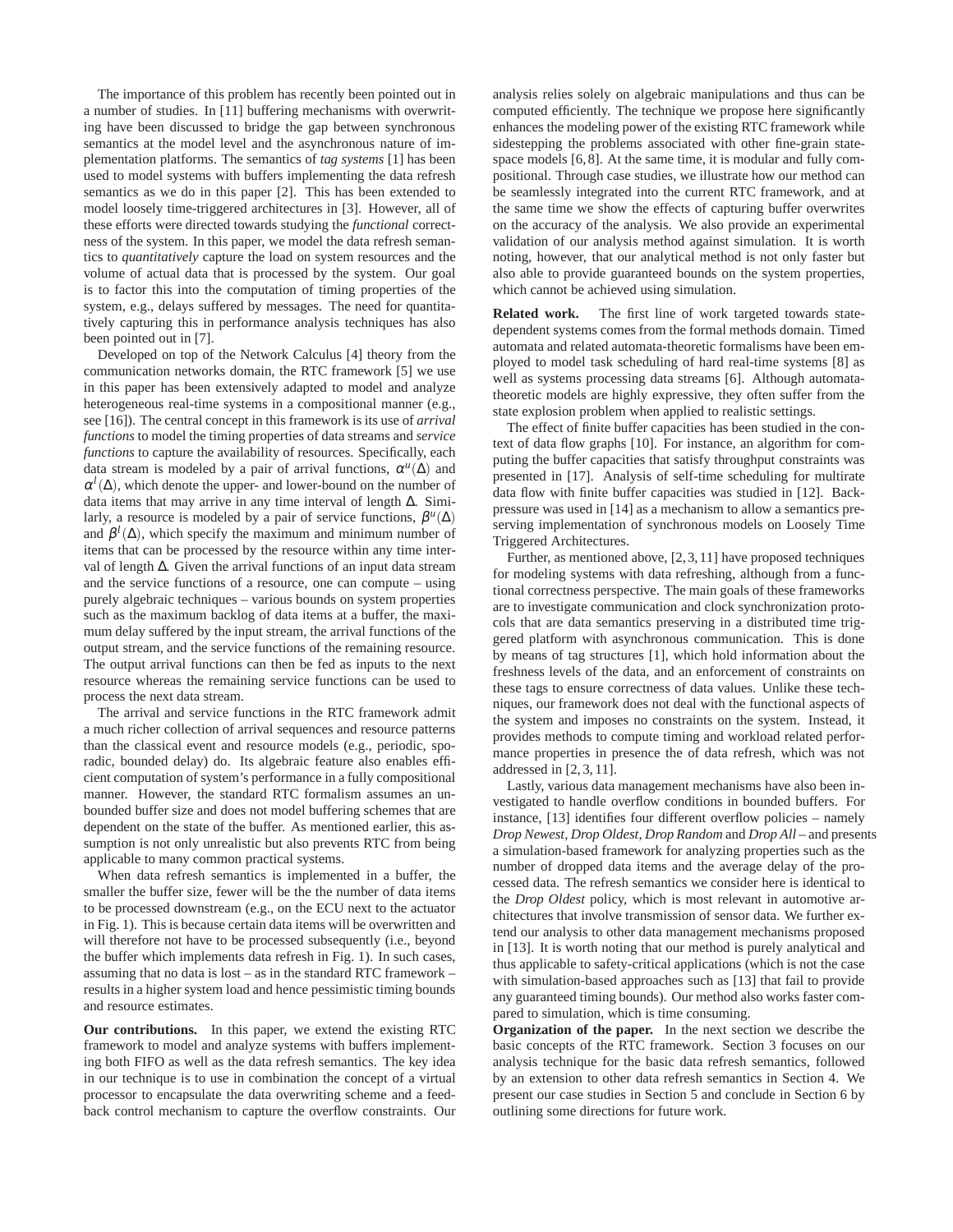## **2. RTC BACKGROUND**

The RTC framework was developed based on (min,+) and (max,+) algebra [4] and models data streams and processing resources using a *count-based abstraction*. Specifically, an arrival pattern of a stream is modeled as a cumulative function  $A(t)$  that gives the number of items arriving over the time interval (0,*t*]. The set of all arrival patterns of a stream is represented by a pair of *arrival functions*  $\alpha = (\alpha^u, \alpha^l)$ , where  $\alpha^u(\Delta)$  and  $\alpha^l(\Delta)$  specify the maximum and minimum number of data items that can arrive from this stream over any time interval of length ∆. In other words, for all *A*(*t*),

$$
\forall \Delta \geq 0, \,\forall t \geq 0: \, \alpha^l(\Delta) \leq A(\Delta + t) - A(t) \leq \alpha^u(\Delta).
$$

Similarly, a service pattern of a resource is captured by a cumulative function  $C(t)$ , with  $C(t)$  denoting the number of items that can be processed by the resource in  $(0,t]$ . The set of all service patterns of a resource is modeled by a pair of *service functions*  $\beta = (\beta^u, \beta^l)$ , where  $\beta^{\mu}(\Delta)$  and  $\beta^{\ell}(\Delta)$  give the maximum and minimum number of items that can be processed by the resource over any time interval of length ∆ respectively.

Formally, let  $\overline{\mathbb{R}} = \mathbb{R} \cup \{+\infty, -\infty\}$  where  $\mathbb R$  is the set of real numbers. Let F be the set of monotonic functions, i.e.,  $\mathcal{F} = \{f :$  $\mathbb{R}^+ \to \overline{\mathbb{R}} \mid \forall s < t, 0 \le f(s) \le f(t) \}$  where  $\mathbb{R}^+$  is the set of nonnegative real numbers. The minimum operator in  $F$ , denoted by  $\oplus$ , is defined for all *f*,*g* ∈ *F* as usual:  $\forall t \in \mathbb{R}^+$ ,  $(f \oplus g)(t) =$  $\min\{f(t), g(t)\}\$ . Similarly,  $f \sim g$  iff  $f(t) \sim g(t)$  for all  $t \in \mathbb{R}^+,$ where ∼∈ {≤,≥,=}. Further, the *supremum* (sup), if it exists, of a set *S*  $\subseteq$  *F* is the smallest *U*  $\in$  *F* such that *h*  $\leq$  *U* for all *h*  $\in$  *S*. Similarly, the *infimum* (inf) of *S* is the largest  $L \in \mathcal{F}$  such that  $h > L$ for all  $h \in S$ . The definition of sup and inf can also be similarly defined over the set R.

We can now define the  $(min,+)$  convolution  $\otimes$  and deconvolution  $\oslash$  operators as follows. For all  $f, g \in \mathcal{F}$  and for all  $t \in \mathbb{R}^+$ ,

$$
(f \otimes g)(t) = \inf \{ f(s) + g(t - s) \mid 0 \le s \le t \}, (f \otimes g)(t) = \sup \{ f(t + u) - g(u) \mid u \ge 0 \}.
$$

One can verify the following results: (i)  $f \otimes g = g \otimes f$ , (ii)  $f \otimes g \leq f \oplus g$ , (iii)  $(f \otimes g) + c = (f+c) \otimes g = f \otimes (g+c)$ , and (iv)  $f \otimes g \sim h$ iff *f* ∼ *h* ⊗ *g* where ~∈ {≤,≥}.

Let  $\varepsilon \in \mathcal{F}$  be such that  $\varepsilon(0) = 0$  and  $\varepsilon(t) = +\infty$  for all  $t > 0$ . The sub-additive closure of *f* is given by  $f^* = \min\{f^n \mid n \ge 0\}$ , where  $f^0 = \varepsilon$  and  $f^{n+1} = f^n \otimes f$  for all  $n \in \mathbb{N}, n \ge 0$ .

THEOREM 2.1 ([4], THEOREM 4.3.1). *For any given*  $f, g \in$ *F*, the inequality  $h \leq g \oplus f(h)$  has one unique maximal solution, *given by*  $h = f^*(g)$ .

We denote by  $\circ$  the composition of two operators:  $(\mathcal{O}_1 \circ \mathcal{O}_2)(x) =$  $\mathcal{O}_1(\mathcal{O}_2(x))$ . The linear idempotent operator  $\mathcal{I}_g$  for any fixed  $g \in \mathcal{F}$ is defined by  $\mathcal{I}_g(f)(t) = \inf \{ g(t) - g(s) + f(s) \mid 0 \le s \le t \}.$  Then, the following holds [4],

$$
(f \oplus \mathcal{I}_g)^* = (\mathcal{I}_g \circ f)^* \circ \mathcal{I}_g. \tag{1}
$$

The (max,+) convolution  $\overline{\otimes}$  and deconvolution  $\overline{\otimes}$  operators are defined as: for all  $f, g \in \mathcal{F}$  and for all  $t \in \mathbb{R}^+$ ,

$$
(f\overline{\otimes}g)(t) = \sup\{f(s) + g(t-s) \mid 0 \le s \le t\},\
$$

$$
(f\overline{\otimes}g)(t) = \inf\{f(t+u) - g(u) \mid u \ge 0\}.
$$

Next, let  $\overline{\epsilon}(0) = 0$  and  $\overline{\epsilon}(t) = -\infty$  for all  $t > 0$ . The super-additive closure of *f* is defined by  $f^* = \max\{f^n \mid n \ge 0\}$ , where  $f^0 = \overline{\epsilon}$  and  $f^{n+1} = f^n \overline{\otimes} f$  for all  $n \in \mathbb{N}$ , where  $\mathbb N$  is the set of natural numbers.

In the context of RTC, we often assume that upper arrival (service) functions are sub-additive and lower arrival (service) functions are super-additive. A function  $f \in \mathcal{F}$  is sub-additive iff  $f(x+)$ 

 $y$ )  $\leq f(x) + f(y)$  for all *x* and *y* in  $\mathbb{R}^+$ . Similarly, *f* is superadditive iff  $f(x+y) \ge f(x) + f(y)$  for all *x* and *y* in  $\mathbb{R}^+$ . A function can be made sub-additive (super-additive) by taking its subadditive (super-additive) closure. In this paper, we assume that all given upper (lower) functions are refined to satisfy sub-additivity (super-additivity) before the analysis. Further, we require that each pair of upper and lower functions satisfies causality, i.e., it does not include infeasible bounds. Specifically, for any given pair of upper and lower functions  $(f^u, \bar{f}^l)$ , we must have for all  $t \geq 0$ ,  $f^{\bar{l}}(t) \leq f^{\bar{l}}(x) + f^{\bar{u}}(t-x) \leq f^{\bar{u}}(t)$  for all  $0 \leq x \leq t$ .

Lastly, the maximum vertical and horizontal deviation (distance) between two functions  $f, g \in \mathcal{F}$  are given by:

$$
\mathsf{vdist}(f,g) \stackrel{\text{def}}{=} \sup\{ f(t) - g(t) \mid t \ge 0 \}
$$
 (2)

$$
\mathsf{hdist}(f,g) \stackrel{\text{def}}{=} \sup \{ \inf \{ \tau \ge 0 \mid f(t) \le g(t+\tau) \} \mid t \ge 0 \} \tag{3}
$$

**Performance bounds with unbounded FIFO buffers.** Consider an input data stream with arrival functions  $\alpha = (\alpha^u, \alpha^l)$  that is processed by a resource with service functions  $\beta = (\beta^u, \beta^l)$ . Suppose the buffer that stores the data items from the input stream has infinite capacity. Let  $A(t)$  be an input arrival pattern of the stream and  $A'(t)$  be the corresponding output arrival pattern. Then, from [5],

$$
A\otimes \beta^l \leq A' \leq A\otimes \beta^u \tag{4}
$$

The maximum backlog at the input buffer and the maximum delay experienced by the input stream are given by vdist $(\alpha^u, \beta^l)$  and hdist $(\alpha^u, \beta^l)$ , respectively. Further, the output arrival functions  $\alpha'_{\text{inf}}$  and remaining service functions  $\beta'_{\text{inf}}$  are computed as follows.

$$
\alpha_{\inf}^{u'} = \min \{ (\alpha^u \otimes \beta^u) \otimes \beta^l, \, \beta^u \} \tag{5}
$$

$$
\alpha_{\inf}^{l'} = \min\{ (\alpha^l \oslash \beta^u) \otimes \beta^l, \, \beta^l \} \tag{6}
$$

$$
\beta_{\text{inf}}^{u'} = (\beta^u - \alpha^l) \ \overline{\odot} \ 0 \tag{7}
$$

$$
\beta_{\text{inf}}^{\prime\prime} = (\beta^{\prime} - \alpha^{\prime\prime}) \ \overline{\otimes} \ 0 \tag{8}
$$

**Terminology.** We refer to the conventional RTC for *unbounded FIFO buffers* described above as RTC-INF and the method proposed in the next section for *bounded buffers with data refresh semantics* as RTC-DRF. The subscript "inf" ("drf") stands for the results computed by the RTC-INF (RTC-DRF) method. Lastly, an arrival pattern of an input/output stream is also known as an input/output function, and we use them interchangeably in this paper.

# **3. MODELING FINITE BUFFERS WITH DATA REFRESH SEMANTICS**

We now extend the RTC-INFresults to capture systems containing buffers that implement data refresh semantics. In such systems, buffers have bounded capacities and incoming data items are stored in the buffer in the order of their arrivals. However, if an incoming item arrives at a buffer when the buffer is full, the oldest data item – at the head of the buffer – is discarded/overwritten, and the fresh data item is written to the end of the buffer.

EXAMPLE 1. *Consider a buffer B of size* 3*. Given B* =  $[e_1 e_2 e_3]$ *when item e*<sup>4</sup> *arrives, where items e*1,*e*2,*e*<sup>3</sup> *arrived earlier in that order. Then, e<sub>1</sub> will be overwritten and B will be*  $[e_2, e_3, e_4]$ *, which contains the three most recent data items.*

**Objectives.** Given such a system, our goal is to compute the standard performance-related metrics mentioned earlier. Since the RTC-INF assumes infinite FIFO buffers, its analysis results become overly pessimistic in presence of data refresh. We present here an extension of RTC-INF to model and analyze systems with data refresh semantics, including methods for computing: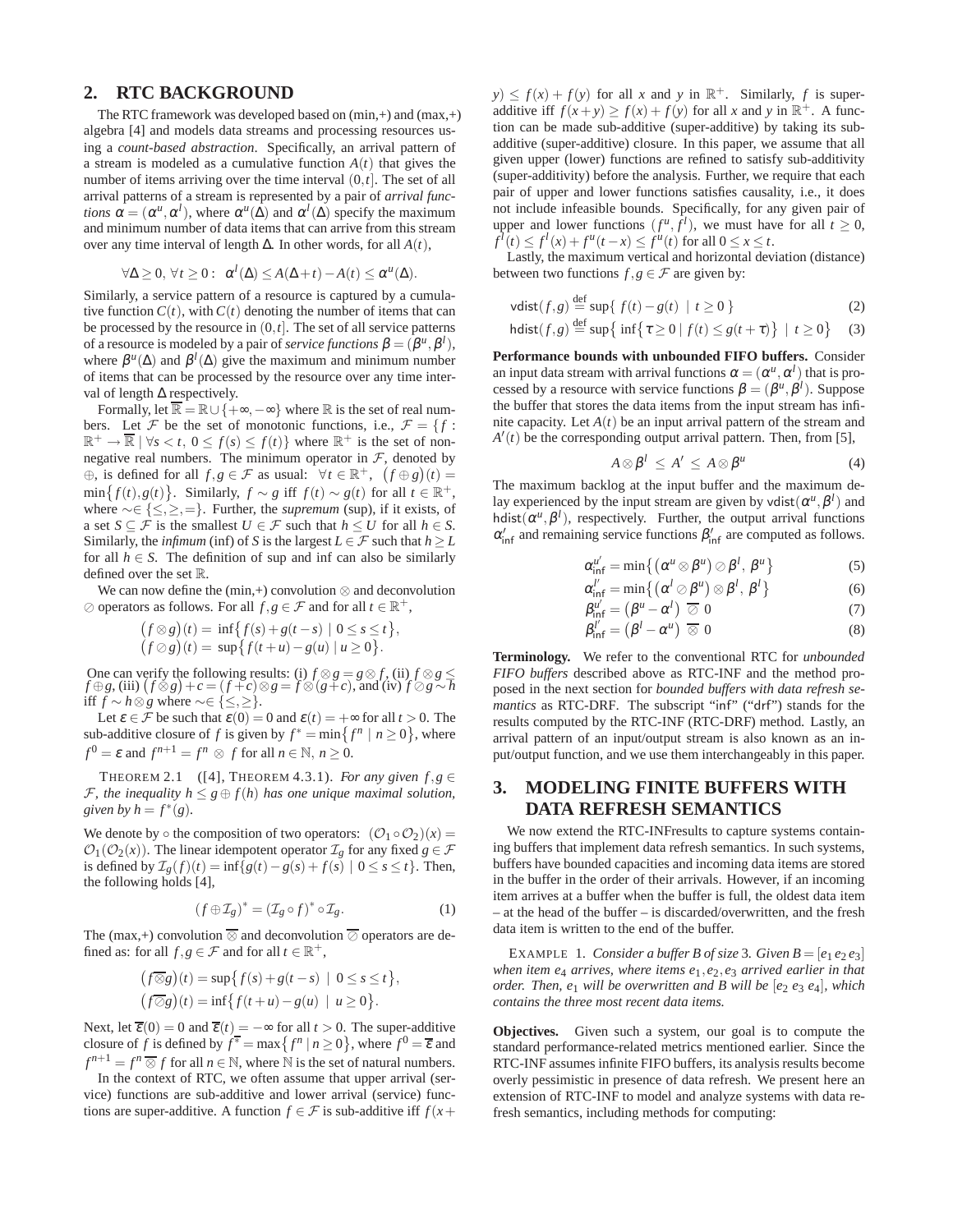- The maximum delay experienced by the input stream, considering only items that are not overwritten<sup>1</sup>. (Section 3.1.1)
- The arrival functions of the output stream. (Section 3.1.2)
- The remaining service functions of the PE after processing the stream. (Section 3.1.3)

We further extend our method to analyze systems with a mixture of FIFO and data refresh semantics (Section 3.2) and other buffer management schemes (Section 4).

*Note that the maximum backlog of the buffer that implements data refresh semantics is either the buffer capacity or the maximum backlog computed by RTC-INF, whichever is smaller.*

#### **3.1 Systems with a single input stream**

Consider a system consisting of a single input stream that is processed by a processing element (PE) given in Fig. 2. As shown in the figure, upon arriving at the system, the stream is written to a buffer *B* before being processed by the PE. We assume that (i) the input stream is modeled by the arrival functions  $\alpha = (\alpha^u, \alpha^l)$ , (ii) the resource availability of the PE is modeled by the service functions  $\beta = (\beta^u, \beta^l)$ , and (iii) data refresh semantics is implemented at buffer *B*, which has a finite capacity of  $B_{\text{max}}$  (items).



**Figure 2: A system with a buffer having data refresh semantics.**

**Basic modeling ideas.** Let *A*<sup>1</sup> be an arrival pattern of the input stream, *C* be a service pattern of the PE, and *A*<sup>3</sup> be the corresponding arrival pattern of the output stream. We denote by *A*<sup>2</sup> the *effective input function* of  $A_1$ , i.e.,  $A_2(t)$  specifies the number of items of  $A_1$  that arrive in  $(0,t]$  and that will not be overwritten. Since all and only the items captured by *A*<sup>2</sup> will be processed by the PE, *A*<sup>3</sup> is the actual output function of  $A_2$ . Observe that  $A_2$  is dependent



**Figure 3: A virtual system equivalent to the one in Fig. 2.**

not only on the original arrival pattern *A*<sup>1</sup> but also on the service pattern *C* and the size of *B*. To compute an arrival function that bounds *A*2, we employ a feedback control mechanism, where the arrival pattern  $A_3$  of the processed stream is used as feedback information to control the data items going through the system. The original system in Fig. 2 can be recast as an equivalent system that has an additional virtual processor  $P_v$  in front of *B* (see Fig. 3).  $P_v$ serves as an admission controller, which splits the original input stream (captured by  $A_1$ ) into two separate streams:

- (i) the former, modeled by the effective input function  $A_2$ , consists of all items that will be processed by the PE, and
- (ii) the latter, modeled by the input function  $A'_2$ , consists of all items that will be overwritten, which will be discarded by *Pv*.

 $P<sub>v</sub>$  guarantees that  $A<sub>2</sub>$  contains as many items as possible while ensuring that none of these items will be overwritten (i.e., buffer *B* never overflows). *In essence, the data refresh semantics of the buffer in the original system is now captured completely by the processing semantics of this virtual processor; as a result, the corresponding buffer in the virtual system behaves exactly like an unbounded FIFO buffer.* Note that  $P_\nu$  does not impose any additional delay on the input items as it does not perform any real processing.

EXAMPLE 2. *Fig. 4 shows the effective input function A*<sup>2</sup> *and the output function A*<sup>3</sup> *(in solid lines) corresponding to a given input arrival pattern*  $A_1$  *and a service pattern C, where*  $B_{\text{max}} = 3$ *. In the figure, the filled black circles represent the items that go through the system (captured by A*2*). The unfilled pink circles represent the items that are discarded by*  $P_\nu$  *(captured by*  $A'_2$ *). Each blue rectangle corresponds to an item that can be processed (captured by C). The number associated with a blue rectangle denotes the index of the corresponding item in A*<sup>1</sup> *that is processed by the PE. Note that the second and third rightmost blue rectangles are wasted because there is nothing to process.*



**Figure 4: Actual data items that go through the system.**

*One can verify that, when item 6 arrives, the buffer is full (B =*  $\overline{a}$ [3,4,5]*). Therefore, item 3 (the oldest) is overwritten and item 6 is written to the buffer*  $(B = [4, 5, 6])$ *. Similarly, items 4 and 6 will be overwritten when items 7 and 9 arrive, respectively. Thus, in the virtual system, Pv will discard items 3, 4, 6 when they arrive.*

The performance-related metrics of the original system can now be analyzed based on this virtual system as outlined in the coming subsections. Fundamentally, the maximum delay is computed based on the conditions for which data refresh occurs. To obtain the remaining service and output arrival functions, we first compute the service function  $\beta_v$  for  $P_v$  such that  $A_2$  is the largest effective function possible and *B* never overflows (cf. Fig. 3). This  $\beta_v$  is then used to derive the arrival function  $\alpha$ <sup>*ν*</sup> of  $A$ <sup>2</sup>. From  $\alpha$ <sup>*γ*</sup> and  $\beta$ , we can apply the RTC-INF to derive the remaining service function of the PE (since *B* behaves like an infinite FIFO buffer). Further,  $\beta$ <sub>*v*</sub> can also be combined with  $\beta$  to form the overall service function  $β$  for the entire system. We then derive the arrival functions of the processed stream based on  $\alpha$  and  $\beta$ .

#### *3.1.1 Computing maximum delay*

Recall the virtual system in Fig. 3. Denote  $d(t)$  as the delay experienced by an input item that arrives at time *t*. Lemma 3.1 states two basic bounds on  $d(t)$  due to data refresh. These bounds are shown in Fig. 5.

<sup>1</sup>Overwritten data items are lost and hence have no notion of delay.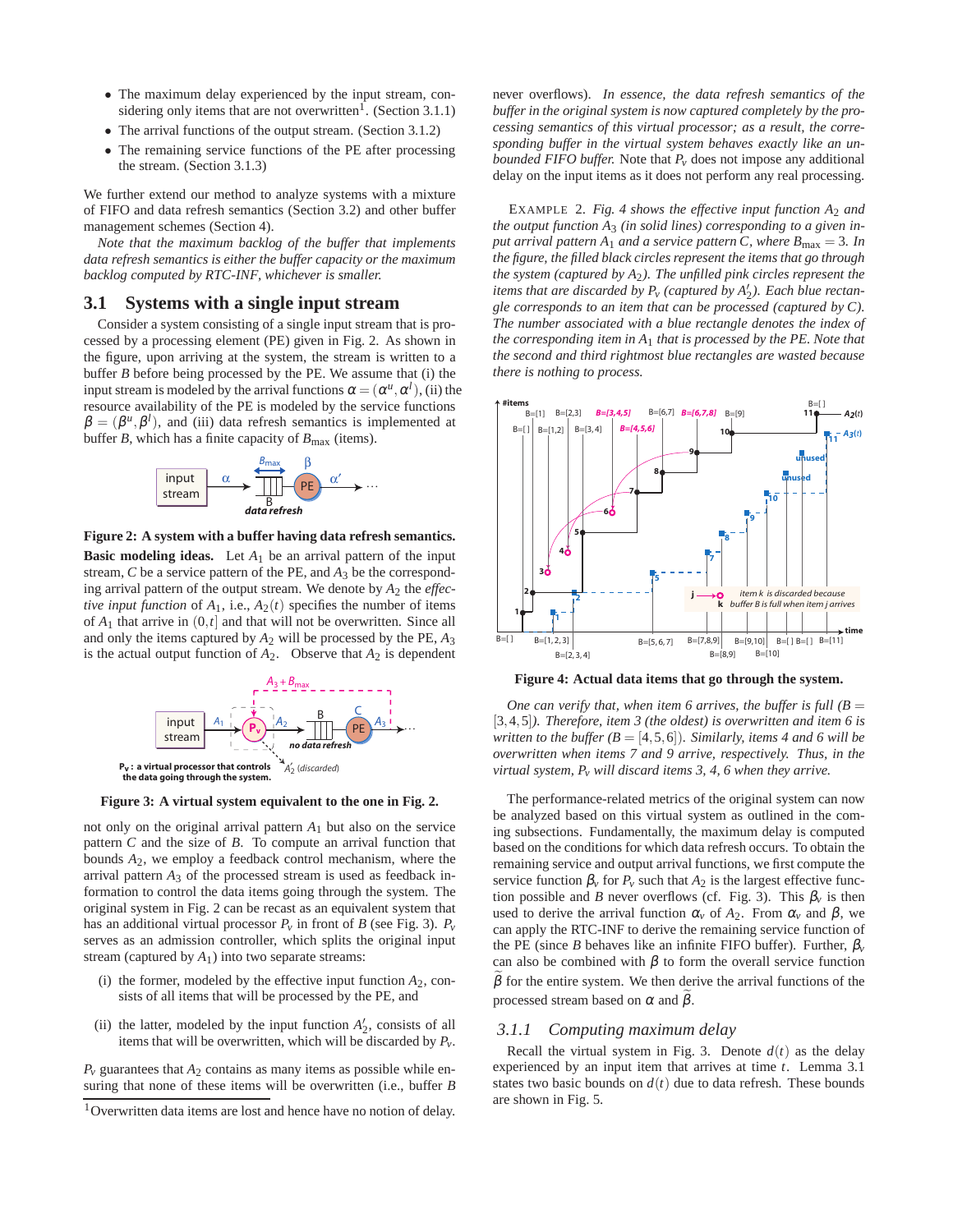

**Figure 5: Upper bounds on delay of an output data item.**

LEMMA 3.1. *Let b*(*t*) *be the number of items in the buffer B at time t, i.e.,*  $b(t) = A_2(t) - A_3(t)$ *. Then,*  $d(t) \le \min\{d_1(t), d_2(t)\}$ *, where*

$$
d_1(t) = \min\left\{\Delta \ge 0 \mid A_1(t + \Delta) - A_1(t) \ge B_{\max}\right\},\qquad(9)
$$

$$
d_2(t) = \min\{\Delta \ge 0 \mid C(t + \Delta) - C(t) \ge b(t)\}.
$$
 (10)

PROOF. Consider an item of *A*1, called *e*, that arrives at time *t*. Observe that *e* is only overwritten when it is the oldest item in *B* and *B* is full. Because *B* contains at most  $B_{\text{max}}$  items, *e* will not be overwritten iff it is processed before the next  $B_{\text{max}}$  items of  $A_1$  arrive. (Otherwise, it would be overwritten by the  $(k+B_{\text{max}})^{th}$ item). For example, in Fig. 4, item 5 must be processed before item 8 arrives. Thus, the delay  $d(t)$  of *e* satisfies

$$
d(t) \le \min\left\{\Delta \ge 0 \mid A_1(t + \Delta) - A_1(t) \ge B_{\max}\right\} = d_1(t).
$$

Further, at time *t*, there are  $b(t) = A_2(t) - A_3(t)$  items currently in the buffer (with  $e$  included). Thus,  $d(t)$  will be no more than the amount of time needed to process these  $b(t)$  items, i.e.,

$$
d(t) \le \min\bigl\{\Delta \ge 0 \, \mid \, C(t + \Delta) - C(t) \ge b(t)\bigr\} \, = \, d_2(t).
$$

As a result,  $d(t) \le \min\{d_1(t), d_2(t)\}\.$ 

Further, since  $\alpha^u$  is the upper arrival function of  $A_1$  and  $\beta^u$  is the upper service function of  $\tilde{C}$ ,  $A_1(t) \le \alpha^u(t)$  and  $C(t) \le \beta^u(t)$  for all  $t \geq 0$ . Observe that (i) the buffer can hold at most  $B_{\text{max}}$  items, and (ii) at most  $\beta^{u}(t)$  items can be processed over any interval of length *t*. Hence, the number of items that are not overwritten in  $(0,t]$ , given by  $A_2(t)$ , is no more than the minimum of  $\alpha^u(t)$  and  $\beta^{u}(t) + B_{\text{max}}$ . As a result, the following corollary holds, which in turn implies Lemma 3.3.

 $\overline{C}$ OROLLARY 3.2. *Define*  $\widetilde{\alpha}^u \stackrel{\text{def}}{=} \min\{\alpha^u, \beta^u + B_{\text{max}}\}.$  *Then,*  $A_2 \leq \widetilde{\alpha}^u.$ 

LEMMA 3.3. Let  $\text{del}(f, k) = \min\{t \ge 0 \mid f(t) \ge k\}$  for all  $f \in$ *F* and for all  $k \geq 0$ *. For all t*  $\geq 0$ *,* 

$$
d_1(t) \le \mathsf{del}(\alpha^l, B_{\max}),\tag{11}
$$

$$
d_2(t) \le \min\left\{\mathsf{del}(\beta^l, B_{\max}), \, \mathsf{hdist}(\widetilde{\alpha}^u, \beta^l)\right\}.
$$
 (12)

PROOF. Recall that  $\alpha^l$  is the lower arrival function of  $A_1$ . Thus, *A*<sub>1</sub>(*t* +∆)−*A*<sub>1</sub>(*t*) ≥  $\alpha^l$ (∆) for all *t* ≥ 0 and for all ∆ ≥ 0. By definition of  $d_1(t)$ , we imply for all  $t \geq 0$ ,

$$
d_1(t) \leq \min\left\{\Delta \geq 0 \mid \alpha^l(\Delta) \geq B_{\max}\right\} = \text{del}(\alpha^l, B_{\max}).
$$

Similarly, since  $\beta^l$  is the lower service function of *C*, we have  $C(t + \Delta) - C(t) \geq \beta^l$  for all  $t \geq 0$  and for all  $\Delta \geq 0$ . Hence,

$$
\forall t \geq 0 : d_2(t) \leq \min\left\{\Delta \geq 0 \mid \beta^l(\Delta) \geq b(t)\right\}.
$$

Further,  $b(t) \leq B_{\text{max}}$ . Hence,  $d_2(t) \leq \text{del}(\beta^l, B_{\text{max}})$  for all  $t \geq 0$ . The above two bounds on  $d(t)$  are depicted in Fig. 6(i-ii).

We shall now prove that for all  $t \geq 0$ ,  $d_2(t) \leq \text{hdist}(\tilde{\alpha}^u, \beta^l)$ . Intuitively, this means the delay of an input item that goes through the system is bounded by the maximum horizontal distance between  $\tilde{\alpha}^u$  and  $\beta^l$  (see Fig. 6(iii)). From Corollary 3.2, we have  $A_2(t) \leq \tilde{\alpha}^u(t)$ . Consider an input item *e* arriving at time *t*. Since there are at least  $\beta^l(t')$  items that can be processed in  $(0,t']$  for any  $t' > 0$ , item *e* will be processed latest at the first instant  $t' = t + \Delta$  at which  $\tilde{\alpha}^u(t) \geq \beta^l(t')$ . In other words, the amount of time required to process *e* satisfies

 $d_2(t) \leq \inf\{\Delta \geq 0 \mid \widetilde{\alpha}^u(t) \geq \beta^l(t + \Delta)\} \leq \mathsf{hdist}(\widetilde{\alpha}^u, \beta^l).$ 

Thus, Eq. (12) holds and hence the lemma.  $\Box$ 



**Figure 6: The maximum delay experienced by the input stream is the minimum of** del( $\alpha^{l}$ , $B_{\text{max}}$ ), del( $\beta^{l}$ , $B_{\text{max}}$ ), and  $h$ dist $(\widetilde{\alpha}^u, \beta^l)$ **.** 

From Lemma 3.3, we imply Theorem 3.4, which gives the maximum delay experienced by the input stream.

THEOREM 3.4. *The maximum delay experienced by the input stream is given by*

 $\mathsf{del}_{\mathsf{drf}}(\alpha,\beta,B_{\max}) = \min\bigl\{\mathsf{del}(\alpha^l,B_{\max}),\,\mathsf{del}(\beta^l,B_{\max}),\,\mathsf{hdist}(\widetilde{\alpha}^u,\beta^l)\bigr\}.$ 

Fig. 6 illustrates the delay computation given by Theorem 3.4.

THEOREM 3.5. *The delay bound given by Theorem 3.4 is tight.*

PROOF. Denote  $D = \text{del}_{\text{drf}}(\alpha, \beta, B_{\text{max}})$  and  $D_3 = \text{hdist}(\widetilde{\alpha}^u, \beta^l)$ . Then,  $D \leq D_3$  and  $D \leq$  del( $\alpha^l$ ,  $B_{\text{max}}$ ). For any given  $f, g \in \mathcal{F}$  and  $t \in \mathbb{R}^+$ , we define hdist $(f, g, t)$  to be the horizontal distance between *f* and *g* at time *t*, i.e.,

$$
\mathsf{hdist}(f,g,t) \stackrel{\text{def}}{=} \inf \{ \Delta \ge 0 \mid f(t) \le g(t + \Delta) \}.
$$

We denote by  $\Pi_h(f, g, D)$  the first instant *t* at which hdist( $f, g, t$ ) is at least *D*, i.e.,

$$
\Pi_h(f,g,D) \stackrel{\text{def}}{=} \min\{t \ge 0 \mid \mathsf{hdist}(f,g,t) \ge D\}.
$$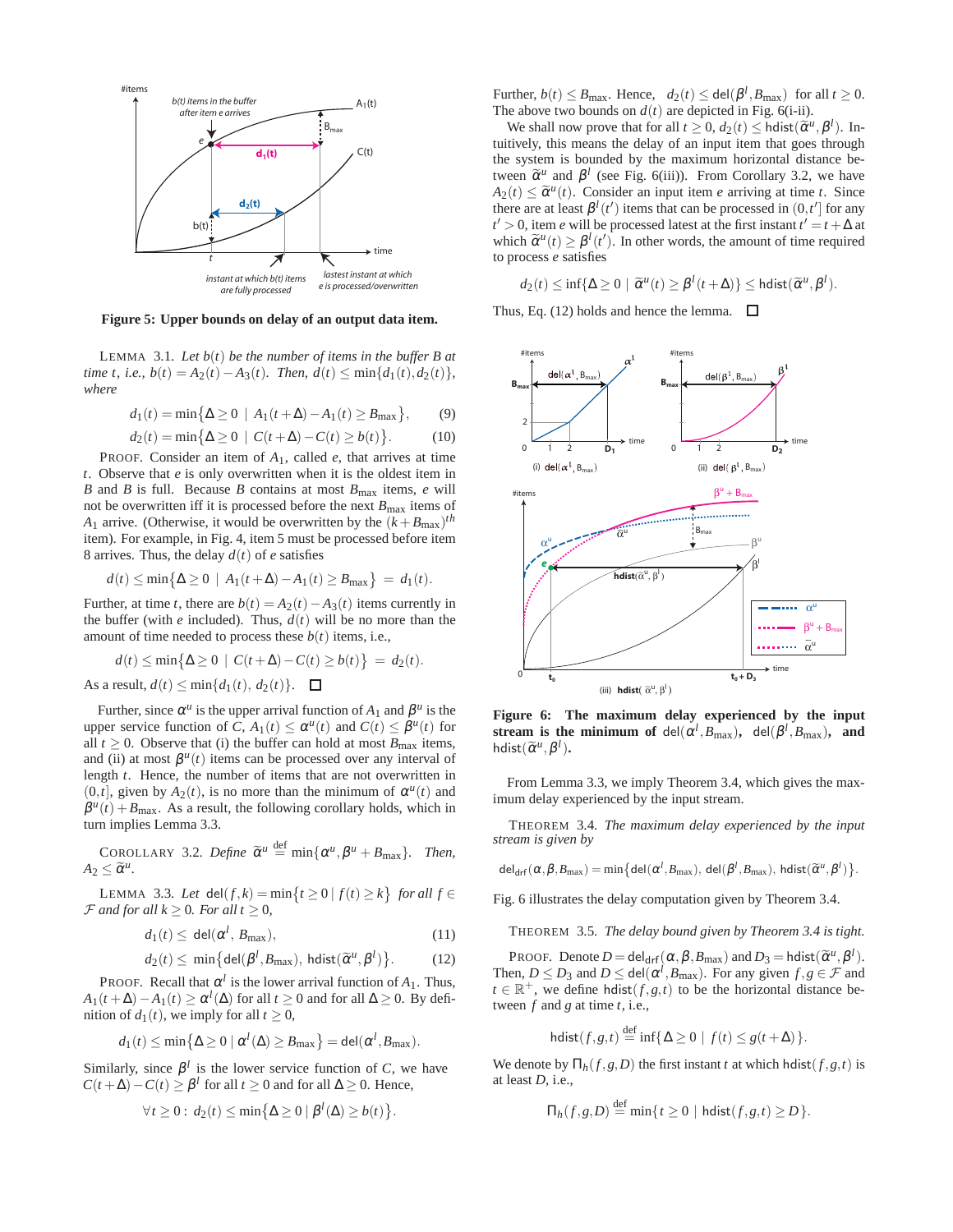We will construct an input arrival pattern  $\widehat{A_1}(t)$  constrained by  $\alpha$ and a service pattern  $\widehat{C}(t)$  constrained by  $\beta$ , such that there is an item of  $\widehat{A_1}(t)$  which will be fully processed after *D* time units. In other words, there exists  $T \ge 0$  such that  $\text{hdist}(\widehat{A}_1, \widehat{A}_3, T) = D$  and  $\widehat{A_1}(T+D) - \widehat{A_1}(T) \leq B_{\text{max}}$ , where  $\widehat{A_3}(t)$  is the resulting output function of  $\widehat{A_1}(t)$  when the PE offers the service pattern  $\widehat{C}(t)$ . The first condition specifies that the amount of time required to fully process an item arriving at time *T* is *D*. The second states that there are no more than  $B_{\text{max}}$  items arriving over the interval  $(T, T + D)$ (which implies that the item arriving at time *T* will not be overwritten over this interval).

Since  $\tilde{\alpha}^u = \min\{\alpha^u, \beta^u + B_{\text{max}}\} \le \alpha^u$  and all the given arrival/ service functions are non-decreasing,

$$
\mathsf{hdist}(\alpha^u, \beta^l) \geq \mathsf{hdist}(\widetilde{\alpha}^u, \beta^l) = D_3 \geq D.
$$

Hence, there exists  $t \geq 0$  such that hdist $(\alpha^u, \beta^l, t) \geq D$ . Let  $t_0$  be the smallest of such *t*, i.e.,  $t_0 = \prod_h (\alpha^u, \beta^l, D)$ . Define  $\widehat{A_1}(t) =$  $\alpha^{u}(t)$  if  $t \leq t_0$ , and  $\widehat{A_1}(t) = \alpha^{u}(t_0) + \alpha^{l}(t - x_0)$  otherwise. Further, define  $\widehat{C}(t) = \beta^l(t)$  for all  $t \ge 0$ . Since  $\alpha^l(t) \le \alpha^u(x) + \alpha^l(t - x) \le$  $\alpha^u(t)$  for all  $0 \le x \le t$ ,  $\alpha^l(t) \le \widehat{A_1}(t) \le \alpha^u(t)$  for all  $t \ge 0$ . Hence,  $\widehat{A_1}(t)$  is a valid arrival pattern of the input stream. By construction,  $\hat{C}(t)$  is a valid service pattern of the PE.

Since  $\alpha^u$  is sub-additive and  $\beta^l$  is super-additive,  $\alpha^u(t) \geq \beta^l(t)$ for all  $0 \le t \le t_0$ . Indeed, if  $\alpha^u(s) < \beta^l(s)$  for some  $s < t_0$ , then

$$
\alpha^{u}(t_0) - \beta^{l}(t_0 + D) \leq \alpha^{u}(s) + \alpha^{u}(t_0 - s) - (\beta^{l}(s) + \beta^{l}(t_0 + D - s)) < \alpha^{u}(t_0 - s) - \beta^{l}(t_0 - s + D).
$$

As a result,  $\mathsf{hdist}(\alpha^u,\beta^l,\iota_0) < \mathsf{hdist}(\alpha^u,\beta^l,\iota_0-s).$  Hence,

$$
\Pi_h(\alpha^u, \beta^l, D) \le t_0 - s < t_0 = \Pi_h(\alpha^u, \beta^l, D),
$$

which is always false.

From the above, we imply  $\widehat{A}_1(t) \geq \widehat{C}(t)$  for all  $0 \leq t \leq t_0$ . This means all resource offered by  $\widehat{C}$  in  $[0,t_0 + D]$  will be used to process the items. Thus, the corresponding output function  $\widehat{A_3}$  satisfies  $\widehat{A_3}(t) = \widehat{C}(t)$  for all  $0 \le t \le t_0 + D$ . Hence, hdist $(\widehat{A_1}, \widehat{A_3}, t_0) = D$ (recall that  $t_0 = \prod_h (\alpha^u, \beta^l, D)$ ). In other words, the delay of an item *e* arriving at  $T = t_0$  is *D*. Besides,  $D \le$  del( $\alpha^l$ ,  $B_{\text{max}}$ ) implies that  $\alpha^{l}(D) \leq B_{\text{max}}$ . Hence, the number of items arriving in  $(t_0, t_0 + D)$ is  $\widehat{A_1}(t_0+D) - \widehat{A_1}(t_0) = \alpha^l(D) \leq B_{\text{max}}$ , which means *e* is not overwritten. As a result, the constructed system consisting of  $\widehat{A_1}$  and  $\widehat{C}$ achieves the delay *D* given by Theorem 3.4.  $\Box$ 

#### *3.1.2 Computing output arrival functions*

Recall that  $A_2(t)$  is the effective input function of  $A_1(t)$ , which captures the items that will indeed be processed by the PE (see Fig. 3). Lemma 3.6 states the relationship between these two functions.

LEMMA 3.6. The effective input function 
$$
A_2
$$
 is bounded by:  
\n $A_1 \otimes \alpha^u \otimes (\alpha^l \otimes \beta^l + B_{\text{max}})^* \le A_2 \le A_1 \otimes \alpha^u \otimes (\alpha^u \otimes \beta^u + B_{\text{max}})^*.$ 

PROOF SKETCH. Since none of the items in  $A_2$  is overwritten, for all *t* ≥ 0, *b*(*t*) =  $A_2(t) - A_3(t) \le B_{\text{max}}$ , or  $A_2 \le A_3 + B_{\text{max}}$ . Let *f* be the function that maps the input  $A_2$  to the output  $A_3$ , assuming  $f$ is monotonic. Then  $A_3 + B_{\text{max}} = f(A_2) + B_{\text{max}} = (f + B_{\text{max}})(A_2)$ .

Further, the number of items that pass the admission test at *Pv* (i.e., not overwritten) over any time interval  $(s, t]$  is no more than the number of original items that enter the system over the same interval. In other words,

$$
\forall t \geq 0, \ \forall 0 \leq s \leq t : A_2(t) - A_2(s) \leq A_1(t) - A_1(s).
$$

Recall that  $\mathcal{I}_{A_1}(A_2)(t) = \inf \{ A_2(s) + A_1(t) - A_1(s) \mid 0 \le s \le t \}.$ Then,  $A_2 \leq I_{A_1}(A_2)$ . Hence,

$$
A_2 \leq \min\{A_1, \mathcal{I}_{A_1}(A_2), (f + B_{\max})(A_2)\} \tag{13}
$$

$$
\Leftrightarrow A_2 \le A_1 \oplus \left(\mathcal{I}_{A_1} \oplus (f + B_{\text{max}})\right)(A_2). \tag{14}
$$

Hence, the input function of the items that actually go through the system is the maximum solution for Eq. (14). By Theorem 2.1,

$$
A_2 = \big(\mathcal{I}_{A_1} \oplus (f + B_{\text{max}})\big)^* (A_1).
$$

By applying Eq. (1) (cf. Section 2), the above is equivalent to

$$
A_2 = \big(\mathcal{I}_{A_1} \circ (f + B_{\text{max}})\big)^* \circ \mathcal{I}_{A_1}(A_1).
$$

Denote  $C_z(x) = x \otimes z$ . Since *f* is the mapping from *A*<sub>2</sub> to *A*<sub>3</sub>, and *β* is the service function of the PE,  $f(A_2) \leq A_2 \otimes \beta^u$ , or equivalently,  $f \leq C_{\beta^u}$ . Similarly,  $\alpha$  is the arrival function of  $A_1$  implies that  $A_1(t) - A_1(s) \le \alpha^u(t-s)$ . Thus,  $\mathcal{I}_{A_1}(A_2) \le \alpha^u \otimes A_2$ , or  $\mathcal{I}_{A_1} \le \mathcal{C}_{\alpha^u}$ . Hence,

$$
A_2 \leq \big(\mathcal{C}_{\alpha^u} \circ (\mathcal{C}_{\beta^u} + B_{\max})\big)^* \circ \mathcal{C}_{\alpha^u}(A_1),
$$

which can be rewritten as  $A_2 \leq A_1 \otimes (\alpha^u \otimes \beta^u + B_{\text{max}})^* \otimes \alpha^u$ . By similar arguments, we can also imply  $A_2 \geq A_1 \otimes \alpha^u \otimes (\alpha^l \otimes$  $\beta^l + B_{\text{max}}$ <sup>\*</sup>. This proves the lemma.

Lemma 3.7 is derived directly from the bounds established in the above lemma, which holds true due to  $A_1 \otimes \beta_v^l \leq A_2 \leq A_1 \otimes \beta_v^u$ .

LEMMA 3.7. Let  $\beta_v^u = \alpha^u \otimes (\alpha^u \otimes \beta^u + B_{\text{max}})^*$  and  $\beta_v^l = \alpha^u \otimes$  $(\alpha^l \otimes \beta^l + B_{\text{max}})^*$ . Then,  $\beta_v^u$  and  $\beta_v^l$  are valid upper and lower *service functions for Pv.*

By definition,  $A_2\otimes\beta^l\leq A_3\leq A_2\otimes\beta^u$ . Thus,  $A_1\otimes\beta^l\otimes\beta^l_v\leq A_3\leq$  $A_1\otimes\beta^u\otimes\beta^u_\nu$ . Hence,  $\widetilde{\beta}^l=\beta^l\otimes\beta^l_\nu$  and  $\widetilde{\beta}^u=\beta^u\otimes\beta^u_\nu$  are the overall service functions given to the input stream when there is data refresh. Based on  $\beta$ , we can compute the output arrival functions.

THEOREM 3.8. *The arrival functions of the output stream (A*3*) when data refresh semantics is implemented at the input buffer is* given by  $\alpha' = (\alpha^{u'}, \alpha^{l'})$ , where

$$
\alpha^{u'} = \min\left\{ \left( \alpha^u \otimes \widetilde{\beta}^u \right) \oslash \widetilde{\beta}^l, \widetilde{\beta}^u \right\},\tag{15}
$$

$$
\alpha^{l'} = \min\left\{ \left( \alpha^l \oslash \widetilde{\beta}^u \right) \otimes \widetilde{\beta}^l, \widetilde{\beta}^l \right\}.
$$
 (16)

 $with \,\widetilde{\beta}^l = \beta^l\otimes\alpha^u\otimes(\alpha^l\otimes\beta^l + B_{\max})^*$  and  $\widetilde{\beta}^u = \beta^u\otimes\alpha^u\otimes(\alpha^u\otimes\beta^u)$  $\beta^u + B_{\text{max}}$ <sup>\*</sup>.

We note that when  $B_{\text{max}}$  is unbounded,  $\hat{\beta} = \beta$  and  $\alpha' = \alpha'_{\text{inf}}$ .

Lemma 3.9 further refines the effective output arrival functions to ensure the sub-additivity property of  $\alpha^{u'}$ , the super-additivity of  $\alpha^{\mu}$  and their causal relationship. Its proof can easily be established based on the definition of upper and lower arrival functions.

LEMMA 3.9. Let 
$$
\widehat{\alpha}^u = (\alpha^{u'})^*
$$
 and  $\widehat{\alpha}^l = (\alpha^{l'})^*$ . Denote

$$
\alpha_{\text{drf}}^{u'}(\Delta) = \min \bigl\{ \widehat{\alpha}^u(\Delta + \tau) - \widehat{\alpha}^l(\tau) \ \mid \ \tau \ge 0 \bigr\},\tag{17}
$$

$$
\alpha_{\rm drf}^{l'}(\Delta) = \max \left\{ \widehat{\alpha}^l(\Delta + \tau) - \widehat{\alpha}^u(\tau) \mid \tau \ge 0 \right\}.
$$
 (18)

*Then,*  $\alpha_{\text{dif}}^{u'}$  *(* $\alpha_{\text{dif}}^{l'}$ *) is a valid upper (lower) arrival function for the output stream that is smaller (larger) than the*  $\alpha^{u'}$  ( $\alpha^{l'}$ ).

PROOF. Since  $\alpha^u(0) = \alpha^l(0) = 0$ , by definition have

$$
\begin{array}{l} \alpha_{\sf{drf}}^{u'} \leq \widehat{\alpha}^{u'} = (\alpha^{u'})^* \leq \alpha^{u'}\\ \alpha_{\sf{drf}}^{l'} \geq \widehat{\alpha}^{l'} = (\alpha^{l'})^* \geq \alpha^{l'} \end{array}
$$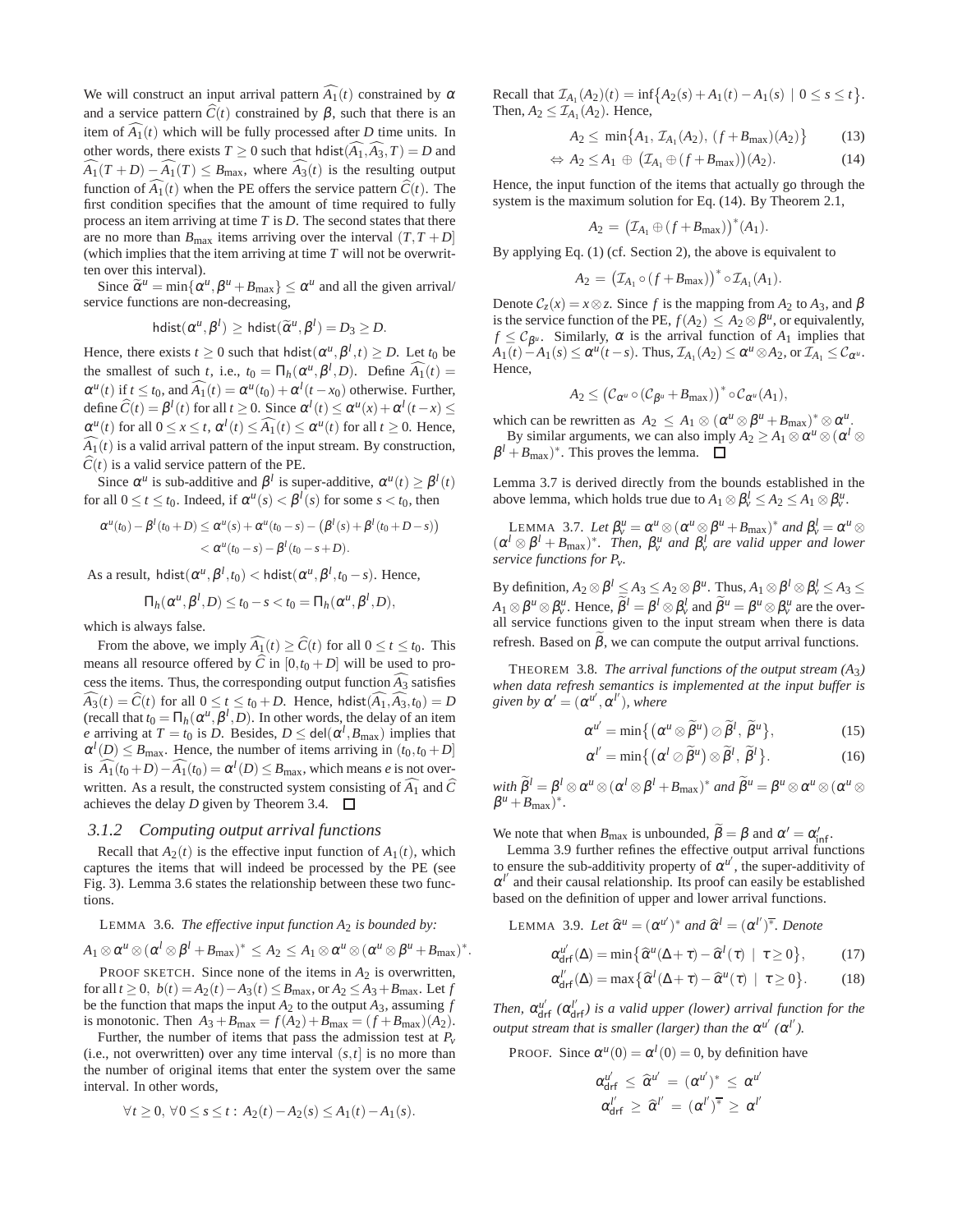Observe that the maximum number of items that are processed in an interval of length  $\Delta$  is no more than the maximum number of items that are processed in an interval of length  $\Delta-\tau$  plus the maximum number of data items that are processed in an interval of length  $\tau$ . In other words,  $A_3$  is upper bounded by a sub-additive function that is less than or equal to  $\alpha^{u'}$ . Thus, the min-plus sub-additive closure of  $\alpha^{u'}$ , denoted by  $\widehat{\alpha}^u$ , is an upper arrival function for *A*<sub>3</sub>. Similarly, the max-plus super-additive closure of  $\alpha^l$ , denoted by  $\hat{\alpha}^l$ , is a lower arrival function of *A*<sub>3</sub>. At the same time, the number of items that will be processed by the PE in an interval of length  $\Delta$  is no more than the maximum number of items that will be processed by the PE in an interval of length  $\Delta + \tau$  less the minimum number of events that will be processed in an interval of length  $\tau$ . Hence, the lemma holds.  $\square$ 

#### *3.1.3 Computing remaining service functions*

Since  $\beta_v^u$  and  $\beta_v^l$  are the upper and lower service functions of the virtual processor  $P_\nu$  (Lemma 3.7), the effective input function  $A_2$  is bounded by the output arrival functions of  $P_v$ , given by

$$
\begin{array}{l} \alpha_v^u=\min\bigl\{\left(\alpha^u\otimes\beta_v^u\right)\oslash\beta_v^l,\,\beta_v^u\bigr\},\\ \alpha_v^l=\min\bigl\{\left(\alpha^l\oslash\beta_v^u\right)\otimes\beta_v^l,\,\beta_v^l\bigr\}.\end{array}
$$

Using  $\alpha_v = (\alpha_v^u, \alpha_v^l)$  as input arrival functions to the PE, we can derive the remaining service functions of the PE as in the conventional case as below (since there is no buffer overflows).

$$
\begin{aligned}\n\beta_{\text{drf}}^{u'} &= \left(\beta^u - \alpha_v^l\right) \,\,\overline{\odot}\, \,0 \\
\beta_{\text{drf}}^l &= \left(\beta^l - \alpha_v^u\right) \,\,\overline{\odot}\, \,0\n\end{aligned}\n\tag{19}
$$

Thus, the remaining service function of the PE when the buffer implements data refresh semantics is given by  $\beta'_{\text{drf}} = (\beta_{\text{drf}}^{u'}, \beta_{\text{drf}}^{l'})$ .

## **3.2 Heterogeneous systems with a mixture of buffer semantics**

In this section, we show how one can apply the RTC-DRF presented in the previous section to analyze heterogeneous systems with different buffer semantics in a compositional manner. Through this, we demonstrate how RTC-DRF can be integrated directly into the conventional RTC-INF while guaranteeing that the overall analysis is at least as tight as the RTC-INF alone.

The systems we consider consist of multiple input streams, namely *s*1, ..., *sn*, that are processed by a sequence of PEs under Fixed Priority (FP) scheduling policy. Each buffer in a system can be either an infinite FIFO buffer or a finite buffer with data refresh semantics. An example of such systems is shown in Fig. 7. In this example,  $B_1$  is a finite buffer of size  $B_{\text{max}}$  that has data refresh semantics. On the other hand,  $B'_1$  is an unbounded FIFO buffer. Given such a system, we would like to compute the standard performance-related metrics as discussed in the previous sections.



 *Buffer semantics : infinite FIFO or finite with data refresh* 

### **Figure 7: Systems with a mixture of buffer semantics.**

Consider the first PE in Fig. 7. Suppose  $s_i$  has higher priority than  $s_j$  if  $i < j$ . Then,  $PE_1$ 's resource will first be given to  $s_1$  and the remaining will be given to  $s_2$ , then  $s_3$  and so on. Denote  $\alpha$ and  $\beta$  as the arrival function of  $s_1$  and the service function of  $PE_1$ , respectively. Applying the RTC-DRF results obtained in the single stream case, we compute the maximum delay using Theorem 3.4 and the output arrival function using Lemma 3.9. The remaining service function  $\beta_{\text{drf}}'$  that is used to process the next input stream  $s_2$  can also be computed using Eq. (19) and (20). Based on  $\beta'_{\text{drf}}$ , we then analyze  $s_2$ , taking into consideration the semantics of  $B_2$ . If  $B_2$  is an infinite FIFO buffer, we apply the RTC-INF. However, if  $B_2$  implements data refresh semantics, we analyze using RTC-DRF as done for *s*1. The analysis is repeated until we reach *sn*.

At the same time, the output arrival function  $\alpha'_{\text{drf}}$  of  $s_1$  produced by *PE*<sup>1</sup> is fed as input arrival function to *PE*2. At this PE, we repeat the same analysis as above with respect to the semantics of its input buffer  $B'_1$ . The computed output arrival function  $\alpha''_{\text{drf}}$  is then fed as input to the subsequent  $PEs^2$ .

**Correctness of our compositional analysis.** As seen above, the RTC-DRF combined with the RTC-INF enables complex systems with a mixture of different buffer types to be analyzed compositionally. We claim that RTC-DRF does not introduce any loss in terms of analysis accuracy for the overall system. Specifically, it provides a tighter output arrival function than RTC-INF does, and hence ensures accurate analysis at the subsequent PEs (Theorem 3.11). Further, by taking into account data refresh, RTC-DRF is able to capture the service unused by the overwritten items, thereby guarantees more service for the lower priority streams (Theorem 3.12).

LEMMA 3.10. Let  $\alpha'_{\text{drf}} = (\alpha_{\text{drf}}^{u'}, \alpha_{\text{drf}}^{l'})$  and  $\alpha'_{\text{inf}} = (\alpha_{\text{inf}}^{u'}, \alpha_{\text{inf}}^{l'})$  be *the output arrival functions of s*<sup>1</sup> *at PE*<sup>1</sup> *(Fig. 7) that are computed using RTC-DRF and RTC-INF, respectively. Then,*  $\alpha_{\text{drf}}^{u'} \leq \alpha_{\text{inf}}^{u'}$ .

PROOF SKETCH. Since  $\alpha_{\text{drf}}^{u'} \leq \alpha^{u'}$  (due to Lemma 3.9), the theorem holds if  $\alpha^{u'} \leq \alpha_{\text{inf}}^{u'}$ . By Theorem 3.8,  $\alpha^{u'} = \min\left\{(\alpha^u \otimes \widetilde{\beta}^u) \oslash \alpha^u\right\}$  $\widetilde{\beta}^l$ ,  $\widetilde{\beta}^u$ }. Thus,  $\alpha^{u'} \leq \widetilde{\beta}^u$ . We will prove that  $\widetilde{\beta}^u \leq \alpha_{\text{inf}}^{u'}$ .

By definition, we have  $\widetilde{\beta}^u = \beta^u \otimes \alpha^u \otimes (\alpha^u \otimes \beta^u + B_{\text{max}})^*$  and  $\alpha_{\text{inf}}^{u'} = \min \{ (\alpha^u \otimes \beta^u) \otimes \beta^l, \beta^u \}.$  Since  $\beta^u \otimes g \leq \beta^u$  for all  $g \in \mathcal{F}$ ,  $\widetilde{\beta}^u \leq \beta^u$ . Thus,  $\widetilde{\beta}^u \leq \alpha_{\mathsf{inf}}^{u'}$  iff

$$
\beta^u \otimes \alpha^u \otimes (\alpha^u \otimes \beta^u + B_{\text{max}})^* \ \leq \ \left(\alpha^u \otimes \beta^u\right) \otimes \beta^l \qquad (21)
$$

Let  $f = \alpha^u \otimes \beta^u = \beta^u \otimes \alpha^u$ . Then,

$$
(21) \Leftrightarrow f \otimes (f + B_{\text{max}})^* \le f \otimes \beta^l \Leftrightarrow f \otimes (f + B_{\text{max}})^* \otimes \beta^l \le f
$$
  

$$
\Leftrightarrow f \otimes g \le f \text{ where } g = (f + B_{\text{max}})^* \otimes \beta^l,
$$

which is always true. Hence,  $\widetilde{\beta}^u \leq \alpha_{\text{inf}}^{u'}$  and thus,  $\alpha^{u'} \leq \alpha_{\text{inf}}^{u'}$ .

THEOREM 3.11. Let  $\alpha'_{\text{drf}}$  and  $\alpha'_{\text{inf}}$  be defined in Lemma 3.10. *Denote by* buf<sub>drf</sub>, del<sub>drf</sub> *and*  $\alpha''_{\text{drf}}$  *(resp.* buf<sub>inf</sub>, del<sub>inf</sub> *and*  $\alpha''_{\text{inf}}$ *)* the *maximum backlog, maximum delay and output arrival function at*  $PE_2$  *where*  $\alpha'_{\text{dif}}$  (resp.  $\alpha'_{\text{inf}}$ ) is used as the input arrival function to  $PE_2$ *. Then,* buf<sub>drf</sub>  $\leq$  buf<sub>inf</sub>, del<sub>drf</sub>  $\leq$  del<sub>inf</sub> *and*  $\alpha_{\sf df}^{u''} \leq \alpha_{\sf inf}^{u''}$ .

PROOF. Since the input buffer of  $PE<sub>2</sub>$  is a simple infinite FIFO buffer, we analyze it using RTC-INF. Let  $\beta_2$  be the service function of *PE*2. Following RTC-INF and Lemma 3.10, we have:

$$
\begin{aligned} \mathsf{buf}_{\mathsf{drf}}&=\mathsf{vdist}(\alpha'_{\mathsf{drf}},\beta_2^l)\,=\,\sup\bigl\{\alpha''_{\mathsf{drf}}(\Delta)-\beta_2^l(\Delta)\mid\Delta\geq 0\bigr\}\\ &\leq \,\sup\bigl\{\alpha''_{\mathsf{inf}}(\Delta)-\beta_2^l(\Delta)\mid\Delta\geq 0\bigr\} \quad\quad(\text{since }\alpha''_{\mathsf{drf}}\leq \alpha'''_{\mathsf{inf}})\\ &=\,\mathsf{vdist}(\alpha'_{\mathsf{inf}},\beta_2^l)\,=\,\mathsf{buf}_{\mathsf{inf}}.\end{aligned}
$$

Thus, buf<sub>drf</sub>  $\leq$  buf<sub>inf</sub>. The remaining properties can be proved similarly.  $\square$ 

<sup>&</sup>lt;sup>2</sup>A tighter output arrival function for  $PE<sub>j</sub>$  can be obtained by applying RTC-INF to the overall effective service function for part of the system comprising  $PE<sub>1</sub>$  to  $PE<sub>j</sub>$  (i.e., the convolution of the individual effective service functions).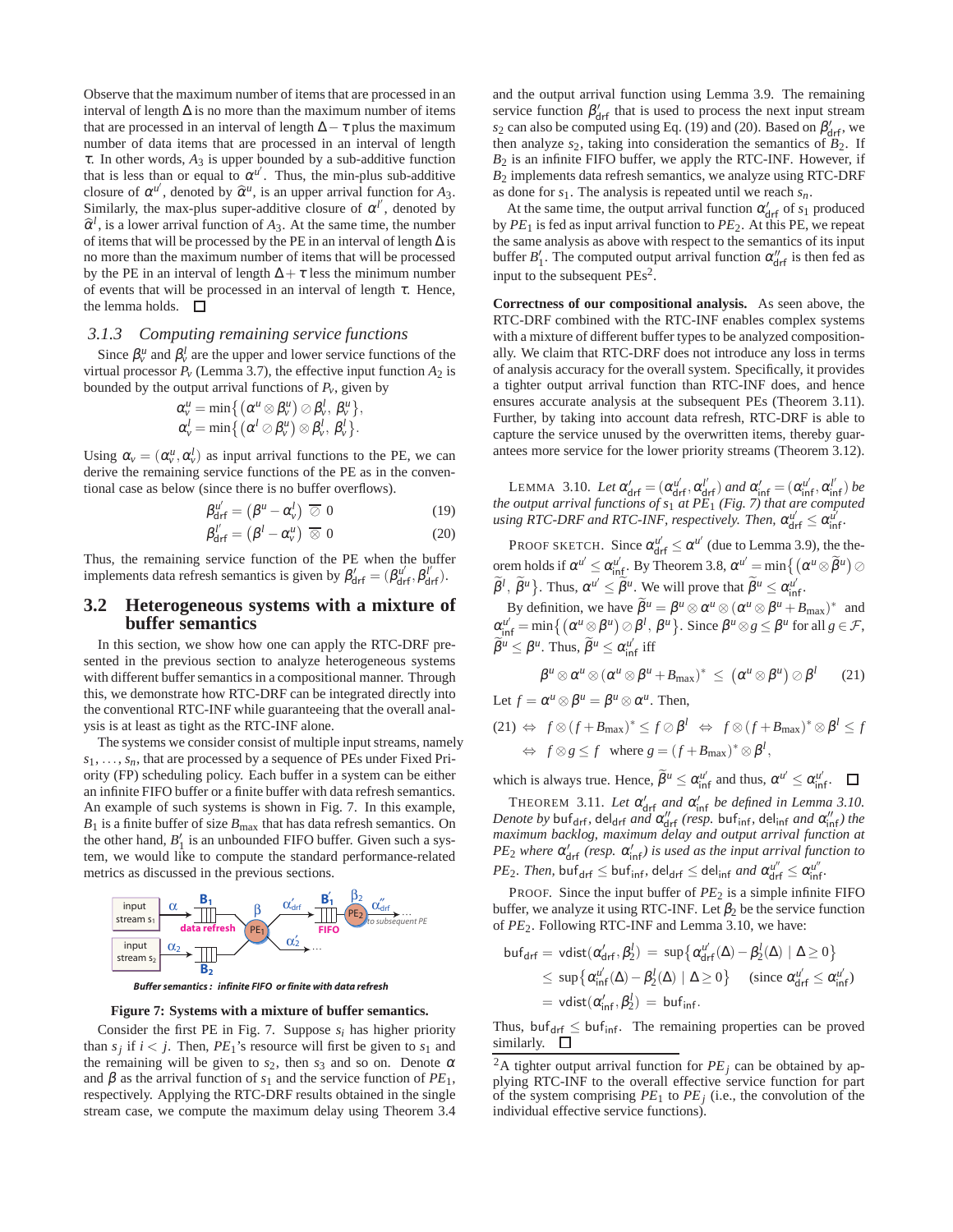THEOREM 3.12. Let  $\beta_{\text{drf}}'$  ( $\beta_{\text{inf}}'$ ) be the remaining service func*tion of PE*<sup>1</sup> *after processing s*1*, which is computed using RTC-DRF*  $(RTC\text{-}INF)$ , Then, (i)  $\beta_{\text{drf}}^{l'} \geq \beta_{\text{inf}}^{l'}$  and (ii)  $\beta_{\text{drf}}^{u'} \geq \beta_{\text{inf}}^{u'}$ .

PROOF. First, for any  $f, g \in \mathcal{F}$  such that  $f \geq g$ , we have:

$$
\forall \Delta \geq 0: (f \overline{\otimes} 0)(\Delta) = \sup_{0 \leq x \leq \Delta} f(x) \geq \sup_{0 \leq x \leq \Delta} g(x) = (g \overline{\otimes} 0)(\Delta).
$$

Thus,  $f \overline{\otimes} 0 \ge g \overline{\otimes} 0$ . Similarly,  $f \overline{\otimes} 0 \ge g \overline{\otimes} 0$ .

(i) Recall that  $\beta_{\text{drf}}^{l'} = (\beta^l - \alpha_v^u) \overline{\otimes} 0$  and  $\beta_{\text{inf}}^{l'} = (\beta^l - \alpha^u) \overline{\otimes} 0$ , with

$$
\begin{array}{rcl}\n\alpha_{\nu}^{u} &=& \min \big\{\left(\alpha^{u} \otimes \beta_{\nu}^{u}\right) \oslash \beta_{\nu}^{l},\, \beta_{\nu}^{u} \big\} & \leq & \beta_{\nu}^{u} \\
&=& \alpha^{u} \otimes \left(\alpha^{u} \otimes \beta^{u} + B_{\text{max}}\right)^{*} & \leq & \alpha^{u}\n\end{array}
$$

.

Thus,  $\beta^l - \alpha_v^u \ge \beta^l - \alpha^u$ . Hence,  $(\beta^l - \alpha_v^u) \overline{\otimes} 0 \ge (\beta^l - \alpha^u) \overline{\otimes} 0$ . In other words,  $\beta_{\text{drf}}^{l'} \geq \beta_{\text{inf}}^{l'}$ .

(ii) By definition,  $\beta_{\text{drf}}^{u'} = (\beta^u - \alpha_v^l) \overline{\odot} 0$  and  $\beta_{\text{inf}}^{u'} = (\beta^u - \alpha^l) \overline{\odot} 0$ . We will first show that  $\alpha_v^l \leq \alpha^l$ . Indeed,

$$
\alpha_v^l=\min\bigl\{\, (\alpha^l\oslash \beta_v^u)\otimes \beta_v^l,\, \beta_v^l\,\bigr\}\leq \bigl(\alpha^l\oslash \beta_v^u\bigr)\otimes \beta_v^l,
$$

which implies that  $\alpha_v^l \leq \alpha^l$  if  $(\alpha^l \oslash \beta_v^u) \otimes \beta_v^l \leq \alpha^l$ . This is equivalent to  $\alpha^l \otimes \beta^u_v \leq \alpha^l \otimes \beta^l_v$ , which always holds due to  $\beta^u_v \geq \beta^l_v$ .

From  $\alpha_v^l \leq \alpha^l$ , we imply  $\beta^u - \alpha_v^l \geq \beta^u - \alpha^l$ . As a result,  $(\beta^u - \alpha_v^l) \overline{\odot} 0 \geq (\beta^u - \alpha^l) \overline{\odot} 0$ . In other words,  $\beta_{\text{drf}}^{u'} \geq \beta_{\text{inf}}^{u'}$ .

# **4. EXTENSIONS TO OTHER BUFFER MAN-AGEMENT SEMANTICS**

In the data refresh semantics considered thus far, if an item arrives when the input buffer is full, the *oldest item in the buffer* is discarded (also known as *Drop Oldest* in [13]). We now extend our analysis method for other buffer management semantics, such as those defined in [13]. We first consider the *Drop Newest (DN)* policy, where incoming items are discarded if the buffer is full.

Observe that the number of items that are discarded in the *DN* and the data refresh semantics are identical. Since only the number of items that are discarded (and not which specific items) affects the number of items that will be processed by the PE, the number of items that are processed over any given time interval in both cases are the same. Hence, the system produces the same number of output items in both semantics. In other words, the output arrival functions and the remaining service functions in both refresh semantics are the same, which are given by Lemma 3.9 and Eq. (19) and Eq. (20).

Further, note that in the *DN* semantics, once an input item is written to the buffer, it will not be overwritten. Hence, the delay experienced by an input item is bounded by the maximum amount of time required to process the item. Using the same argument as in the data refresh semantics case, we imply that the maximum delay experienced by the input stream is

 $\mathsf{del}_{DN} = \min\{\mathsf{del}(\boldsymbol{\beta}^l,\boldsymbol{B}_{\max}), \mathsf{hdist}(\widetilde{\boldsymbol{\alpha}}^u,\boldsymbol{\beta}^l)\}.$ 

Based on similar arguments, one could also obtain the analysis results for the *Drop All* and *Drop Random* policies [13] where all items or a random item in the buffer will be discarded when the buffer overflows. Further, systems with multiple PEs and/or multiple input streams under Fixed Priority scheduling which implement a mixture of these semantics can also be analyzed in a compositional manner as detailed in Section 3.2.

# **5. CASE STUDY**

We now present three case studies to demonstrate the applicability of our analysis methods. The first shows how our technique can be used to compute bounds on the amount of data guaranteed to go through the system when the buffer implements the data refresh semantics. The second illustrates the effect of buffer size on the freshness of output data in a traction control application. The last one presents a sensitivity analysis of the variation in the maximum delay experienced by the input stream with respect to changes in the input workload.

# **5.1 Case study 1: Output guarantees in presence of data refreshing**

In this case study, we analyze the bounds on the output stream of the system described in Fig. 2 using our technique in Section 3.1 and a SystemC simulation.

**Simulation setup.** Using our SystemC event simulator, we generate an arbitrary input event trace  $R_{sim}(t)$  that comprises different event types of varying processing cycle requirements. Events from  $R_{sim}(t)$  are first kept at a finite buffer that implements data refresh semantics. Here, we are interested in the freshest event and hence the size of the buffer is set to 1. The processor processes the events from the buffer in a greedy fashion, where it is set to run at frequency  $f = 5 MHz$ . We then observe the output arrival pattern  $R'_{sim}(t)$  of the processed stream.

**Obtaining the arrival and service functions.** Based on the generated trace  $R_{sim}(t)$ , we derive the arrival functions  $\alpha^u(\Delta)$  and  $\alpha^l(\Delta)$ of the input stream by sliding a window of size ∆ along the time axis and determine the maximum and minimum number of events generated across all the windows. Further, from the execution requirements of the generated events, we compute the workload functions  $\gamma^{\mu}(k)$  and  $\gamma^{l}(k)$ , which give the maximum and minimum number of processor cycles required to process any *k* consecutive events. The service functions of the processor can be then obtained from the workload functions and the frequency *f* using the formulas  $\beta^l(\Delta) = \gamma^{-u}(f\Delta)$  and  $\beta^u(\Delta) = \gamma^{-l}(f\Delta)$ . We then use  $\alpha$  and  $\beta$ as input arrival and service functions to compute the output arrival functions using RTC-DRF and RTC-INF.

**Simulation vs. analytical results.**<sup>3</sup> The upper output arrival function computed by RTC-DRF correctly upper bounds the output simulation trace  $R'_{sim}(t)$ , and it is closer to  $R'_{sim}(t)$  than the upper output arrival function given by RTC-INF. Similarly, the lower output arrival function given by RTC-DRF correctly lower bounds  $R'_{sim}(t)$ ; the RTC-INF, however, gives a wrong bound as its computed value is above the output simulation trace. Hence, by taking into account buffer refresh, our method gives a tighter upper bound than the conventional RTC does, at the same time avoids invalid results faced by the conventional RTC.

**Effect of buffer size on the output stream and throughput.** Fig. 8 depicts the lower output arrival functions obtained by our technique when varying the input buffer size for the same input stream  $\alpha(\Delta)$ . As shown in the figure, the lower arrival function corresponding to a lower buffer size is located below the one corresponding to a larger buffer size. This is because, as the buffer size is increased, fewer items are overwritten and thus, more items are processed. It can also be observed from the figure that the output arrival functions for buffer sizes  $B = 10$  and  $B = 15$  coincide, which happens when all input items are processed.

The buffer size also has a large impact on the minimum throughput of the system. As illustrated in Fig. 9, initially when we double

 $3$ Due to space constraints, we do not show the detailed results here.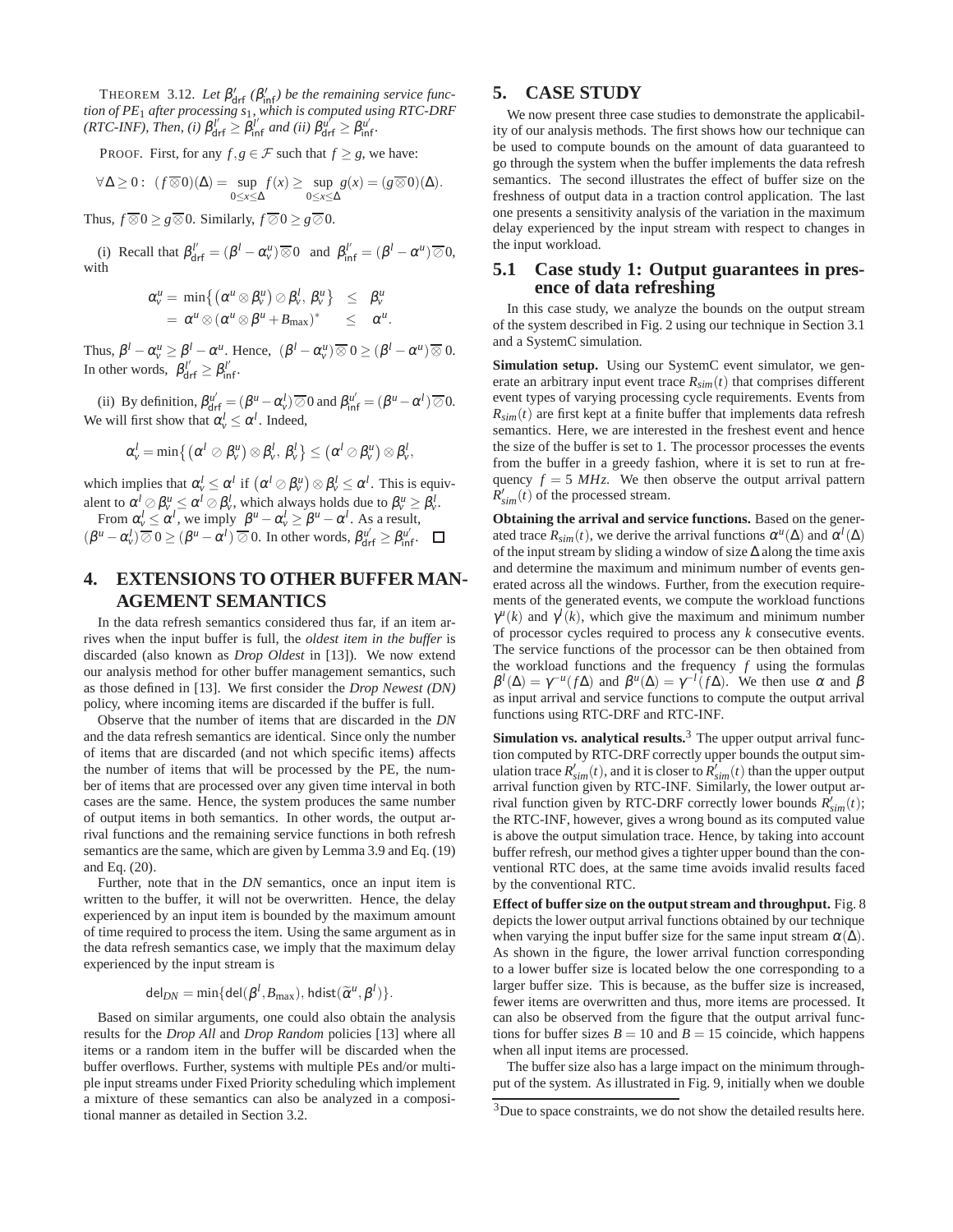

**Figure 8: Guarantees on the output stream for different input buffer sizes.**



**Figure 9: Effect of buffer size on the system's throughput.**

the size of the buffer, the throughput increases nearly by a factor of two. However, the increasing factor is reduced as we further increase the buffer size, and the throughput will finally converge (at value  $B \ge 10$ ) when the buffer is large enough to avoid overflows.

#### **5.2 Case study 2: A traction control system**

Strong acceleration can lead to wheel spinning, especially on poorly prepared roads. A traction control system prevents spinning of the driving wheels and provides an optimal traction. Fig. 10 depicts a traction control system application mapped on a CAN architecture we would like to analyze.



**Figure 10: A traction control system on a CAN architecture.**

The system consists of a wheel speed sensor cluster  $s<sub>1</sub>$ , two ECUs for computing the traction control and an actuator performing the wheel braking. ECU1 receives the wheel-speed values from the sensor cluster  $s_1$ , and processes the current slip by executing task  $T_1$ . The processed slip value is sent via message  $m_1$  to ECU2. Task *T*<sup>4</sup> is computing the brake force according to the input slip value, especially if a wheel is going to spin. Subsequently, the brake force value is sent via  $m_4$  to the wheel brake actuator which performs the brake application and therefore prevents wheel spinning. As the delay of such a system has to be very short, it is important that the most recent slip value is available for computing the brake forces and that the most recent computed brake force value is sent to the actuator. To achieve this, the buffers  $B_1$  and  $B_4$ are configured to non-queued buffers that allow updating their contents with a new processed value in case the previous value could not be transmitted on the bus according to the CAN scheduling policy. This may happen if too many messages with a higher priority than  $m_1$  and  $m_4$  are transmitted on the CAN bus for a certain period of time (e.g., due to some event triggered higher priority messages which have to be transmitted because of changing system states of other ECUs). Besides, there is a second application running on ECU1 and ECU2. Messages are sent on the CAN bus according to fixed priority non-preemptive scheduling (FPNS).

Given the above system, we are interested in how fresh the wheelspeed values are when they arrive at the actuator. To derive this, we calculate the maximum end-to-end delay of the messages that are transmitted from the sensor  $s_1$  to the actuator through the colored path (in solid blue line).



**Analysis results.** We employ the method in [9] for modeling FPNS policy used by the CAN bus. The residual bus depicted in Fig. 10 consists of *n* strictly periodic messages with priorities higher than *m*<sub>1</sub> to *m*<sub>4</sub>. The message priority *P<sub>m</sub>* is defined by  $P_{m_1} > P_{m_2} > P_{m_4}$  $P_{m_3}$  and the task priority  $P_T$  is given by  $P_{T_1} > P_{T_2}$  and  $P_{T_3} > P_{T_4}$ . For the analysis, we assume a low speed CAN bus providing a data rate of 125 kbit/s and a fixed frame length for every CAN frame in the system. The sensor task  $s_1$  has a period of 10 ms and an additional jitter of 2 ms. Both  $B_1$  and  $B_4$  are finite buffers with data refresh semantics, where  $B_4$  has a fixed size of 1 and  $B_1$  has a variable size.

Fig. 11 depicts the corresponding maximum delay experienced by a message originated from the sensor *s*<sup>1</sup> to the actuator when we vary the size of the buffer  $B_1$ , computed by RTC-INF (assuming no data refresh) and by RTC-DRF. Here, the longer the delay, the less fresh the data. As illustrated in the figure, according to the RTC-INF, a message may experience unbounded end-to-end delay, which is overly pessimistic. By taking into consideration the buffer size and the data refresh semantics, our RTC-DRF method gives a finite delay. It can also be observed from the figure that, as we increase the buffer size, the delay increases and the data becomes more stale. This is expected because when the buffer is small, it keeps only the most recent data items, which is not the case for a large buffer.

Based on the above observations, it is often appropriate to keep the buffer size small in applications where the freshness of data is critical. On the contrary, applications that require high throughput often need sufficient on-chip memory to maintain the desired level of quality of service.

#### **5.3 Case study 3: Sensitivity analysis**

To evaluate the robustness of our method as well as the relationship between input parameters and system performance-related metrics, we study the sensitivity of our analysis with respect to variations in the input stream. Towards this, we consider a single periodic-with-jitter input stream that is processed by a system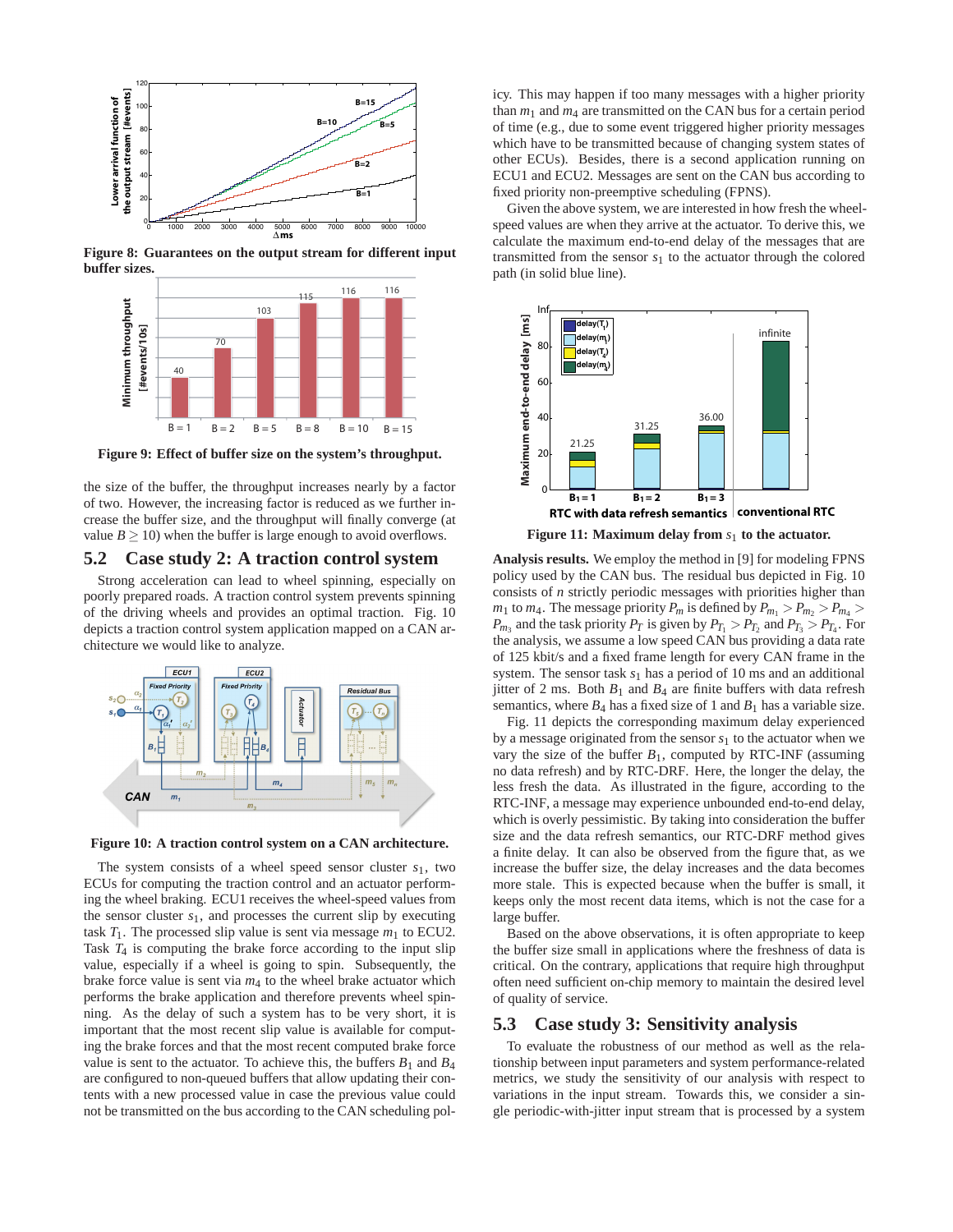which implements data refresh semantics, and examine the impact of input jitter variation on the delay of the output stream.



**Figure 12: Periodic sensor stream with jitter.**

As shown in Fig. 12, such an input stream arrives at a constant period *P* in average; however, the arrival times of the items may deviate within an interval of length *J* (called the jitter) surrounding the ideal periodic arrival points. Besides modeling an input source that is not strictly periodic, this jitter is also often used as a means to capture possible errors in the period measurement of an input stream.



**Figure 13: Example system for sensitivity analysis.**

**System description.** Fig. 13 shows the architecture of the system. The periodic sensor stream *s*1, with period *P* and jitter *J*, upon arriving at the system will be stored in the input buffer *b* prior to being processed by the processor  $PE_1$ . Its output stream  $s'_1$  is then written to a transmit buffer *B* before being transmitted to the CAN bus (denoting as *PE*2). Here, *b* is an unbounded FIFO buffer; however, *B* implements data refresh semantics.

We assume that *B* has a fixed depth of 1 and the CAN bus provides data rate of 125 kbit/s. The input stream *s*<sup>1</sup> has a period of 10 ms and a variable jitter of *J* ms. In our experiment, we vary *J* from 0 to 7 ms in steps of 0.5 ms, and compute the corresponding maximum delay experienced by an input message.



**Figure 14: Effect of input jitter on the message delay.**

Fig. 14 depicts the maximum delay experienced by an input message corresponding to different input jitter values. As shown in the figure, the maximum message delay increases linearly as we increase the jitter of the input stream. This is expected because when the jitter is increased, more items may arrive in a fixed interval of time, which increases the worst case resource demand of the input stream. As a result, a more jittery stream experiences a larger maximum delay.

On the other hand, the maximum delay stabilizes after the input jitter exceeds a certain value (i.e.,  $J \geq 3$  in the figure). This convergence of delay is guaranteed due to the enforcement of data refresh semantics. Specifically, since the service functions of the PEs do not change, the maximum workload that can be processed by *PE*<sup>2</sup> stays constant regardless of the input demand. Further, in a high load scenario (e.g., with high input jitter value), the maximum

number of items that wait in the buffer will be limited by the depth of the buffer (since the excessive input items will all be discarded due to the data refresh semantics). Hence, when the input jitter goes beyond a certain threshold, the maximum number of items that will indeed be processed is only limited by the service function and the buffer size. As a result, the maximum delay remains constant as the jitter continues to increase.

From the above sensitivity analysis, one can derive the correlation between the input measurements and the system behavior. In scenarios where jitter is used to accommodate possible input measurement errors, the tightness of the delay results is linearly proportional to the tightness of the input jitter value; however, it is guaranteed to be bounded by a constant accuracy despite how pessimistic the input measurement is.

Lastly, the RTC-DRF results also showcase interesting system behaviors that are not easily visible otherwise. For instance, when data refresh is implemented, the maximum message delay is no longer influenced by the input load once the load is larger than the maximum service provided added with the buffer size. On the contrary, the number of messages that are overwritten is susceptible to input workload, especially when the input load is high. Based on these observation, one can also determine the maximum workload acceptable by the system to guarantee a delay constraint or to minimize the amount of data loss. It is worth noting that such insights into the effects of various design parameters and their trade-offs would have not been possible by using RTC-INF alone.

## **6. CONCLUDING REMARKS**

We have presented an analytical framework to model and analyze systems with buffers implementing data refresh semantics. Our analysis is tight and based solely on algebraic techniques, which can be computed efficiently and compositionally. Further, it can be easily integrated into the existing RTC framework and extended to analyze similar buffer management policies. We have also illustrated the utility of our method using three realistic case studies from the automotive domain. We plan to extend the theoretical results established in this paper to capture more complex system behaviors, such as dynamic scheduling policies, dependencies between input/output streams, and more complex buffer update schemes.

## **7. REFERENCES**

- [1] A. Benveniste et al. Heterogeneous reactive systems modeling: capturing causality and the correctness of loosely time-triggered architectures (LTTA). In *EMSOFT*, 2004.
- [2] A. Benveniste et al. Communication by sampling in time-sensitive distributed systems. In *EMSOFT*, 2006.
- [3] A. Benveniste et al. Loosely time-triggered architectures based on communication-by-sampling. In *EMSOFT*, 2007.
- [4] J.-Y. Le Boudec and P. Thiran. *Network Calculus: A Theory of Deterministic Queuing Systems for the Internet*, volume LNCS 2050. Springer, 2001.
- [5] S. Chakraborty, S. Künzli, and L. Thiele. A general framework for analysing system properties in platform-based embedded system designs. In *DATE*, 2003.
- [6] S. Chakraborty, L. T. X. Phan, and P. S. Thiagarajan. Event count automata: A state-based model for stream processing systems. In *RTSS*, 2005.
- [7] N. Feiertag, K. Richter, J. Nordlander, and J. Jonsson. A compositional framework for end-to-end path delay calculation of automotive systems under different path semantics. In *CRTS*, 2008.
- [8] E. Fersman, P. Krcál, P. Pettersson, and W. Yi. Task automata: Schedulability, decidability and undecidability. *Information and Computation*, 205(8):1149–1172, 2007.
- [9] W. Haid and L. Thiele. Complex task activation schemes in system level performance analysis. In *CODES+ISSS*, 2007.
- [10] E. A. Lee and D. G. Messerschmitt. Synchronous data flow. *Proceedings of the IEEE*, 75(9):1235–1245, 1987.
- [11] L. Mangeruca, M. Baleani, A. Ferrari, and A. Sangiovanni-Vincentelli. Semantics-preserving design of embedded control software from synchronous models. *IEEE Transactions on Software Engineering*, 33(8), 2007.